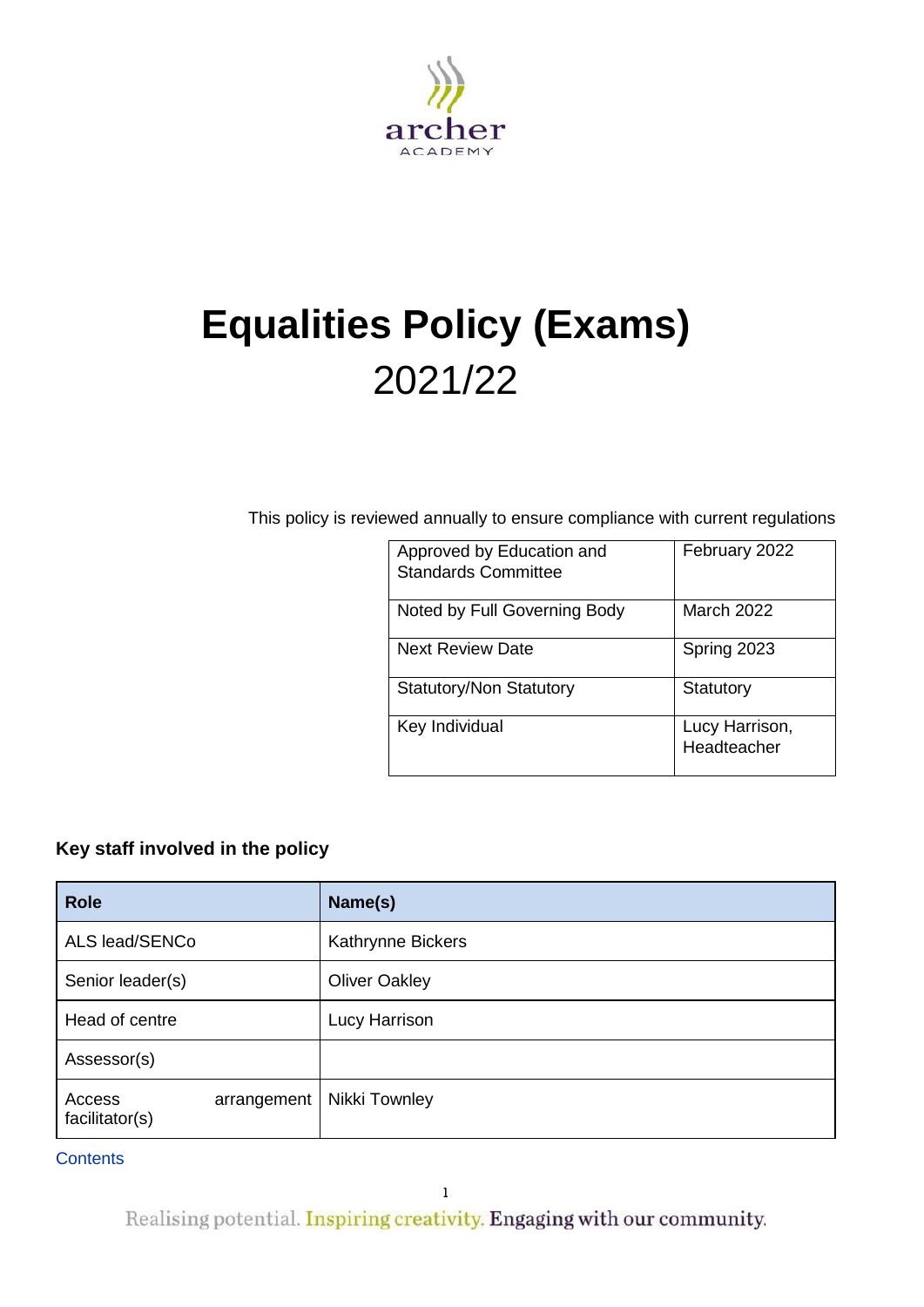

Realising potential. Inspiring creativity. Engaging with our community.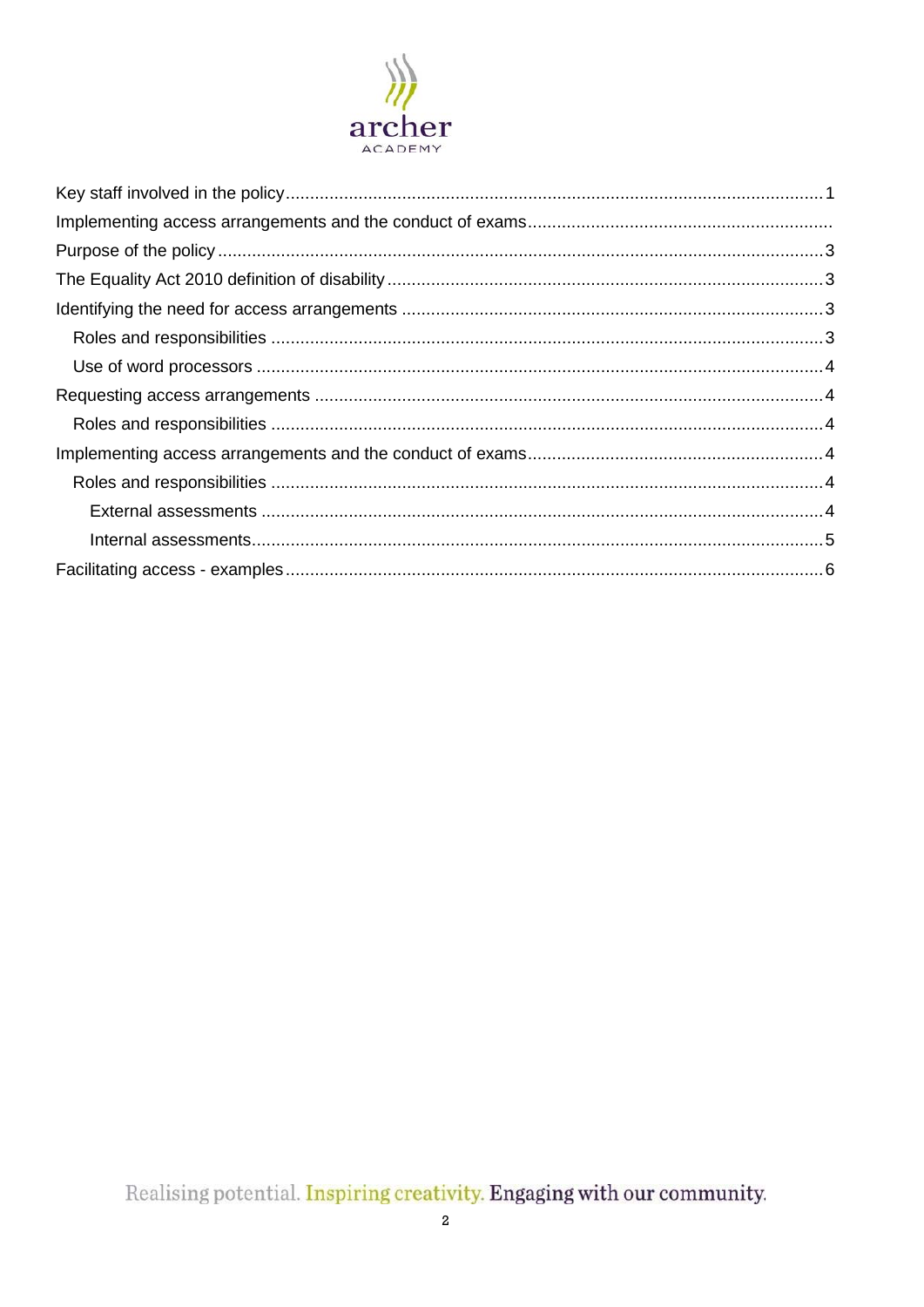

## <span id="page-2-0"></span>**Purpose of the policy**

This document is provided as an exams-specific supplement to the *centre-wide equalities/disability/accessibility policy/plan* which details how the Archer Academy will:

• recognises its duties towards disabled candidates, including private candidates, as defined under the terms of the Equality Act 2010†. This must include a duty to explore and provide access to suitable courses, through the access arrangements process submit applications for reasonable adjustments and make reasonable adjustments to the service the centre provides to disabled candidates; Where the centre is under a duty to make a reasonable adjustment, the centre must not charge a disabled candidate any additional fee in relation to the adjustment or aid; or any legislation in a relevant jurisdiction other than England and Wales which has an equivalent purpose and effect

JCQ's General Regulations for Approved Centres 2020-2021 (section 5.4)

This publication is further referred to in this policy as [GR.](http://www.jcq.org.uk/exams-office/general-regulations)

This policy details how the centre facilitates access to exams and assessments for disabled candidates, as defined under the terms of the Equality Act 2010, by outlining staff roles and responsibilities in relation to:

- identifying the need for appropriate arrangements, reasonable adjustments and/or adaptations (referred to in this policy as 'access arrangements')
- requesting access arrangements
- implementing access arrangements and the conduct of exams
- good practice in relation to the Equality Act 2010

## <span id="page-2-1"></span>**The Equality Act 2010 definition of disability**

A definition is provided on page 4 of the JCQ publication *Adjustments for candidates with disabilities and learning difficulties* Access Arrangements and Reasonable Adjustments 2020-2021 (**Definitions** section).

This publication is further referred to in this policy as [AA.](http://www.jcq.org.uk/exams-office/access-arrangements-and-special-consideration/regulations-and-guidance)

### <span id="page-2-2"></span>**Identifying the need for access arrangements**

#### <span id="page-2-3"></span>**Roles and responsibilities**

#### **Head of centre**

• Is familiar with the entire contents, refers to and directs relevant centre staff to the annually updated JCQ publications including [GR](http://www.jcq.org.uk/exams-office/general-regulations) and [AA](http://www.jcq.org.uk/exams-office/access-arrangements-and-special-consideration/regulations-and-guidance)

#### **Senior leader(s)**

• Are familiar with the entire contents of the annually updated JCQ publications including [GR](http://www.jcq.org.uk/exams-office/general-regulations) and [AA](http://www.jcq.org.uk/exams-office/access-arrangements-and-special-consideration/regulations-and-guidance)

### **Additional learning support (ALS) lead/Special educational needs coordinator (SENCo)**

• Has full knowledge and understanding of the contents, refers to and directs relevant centre staff to the annually updated JCQ publication [AA](http://www.jcq.org.uk/exams-office/access-arrangements-and-special-consideration/regulations-and-guidance)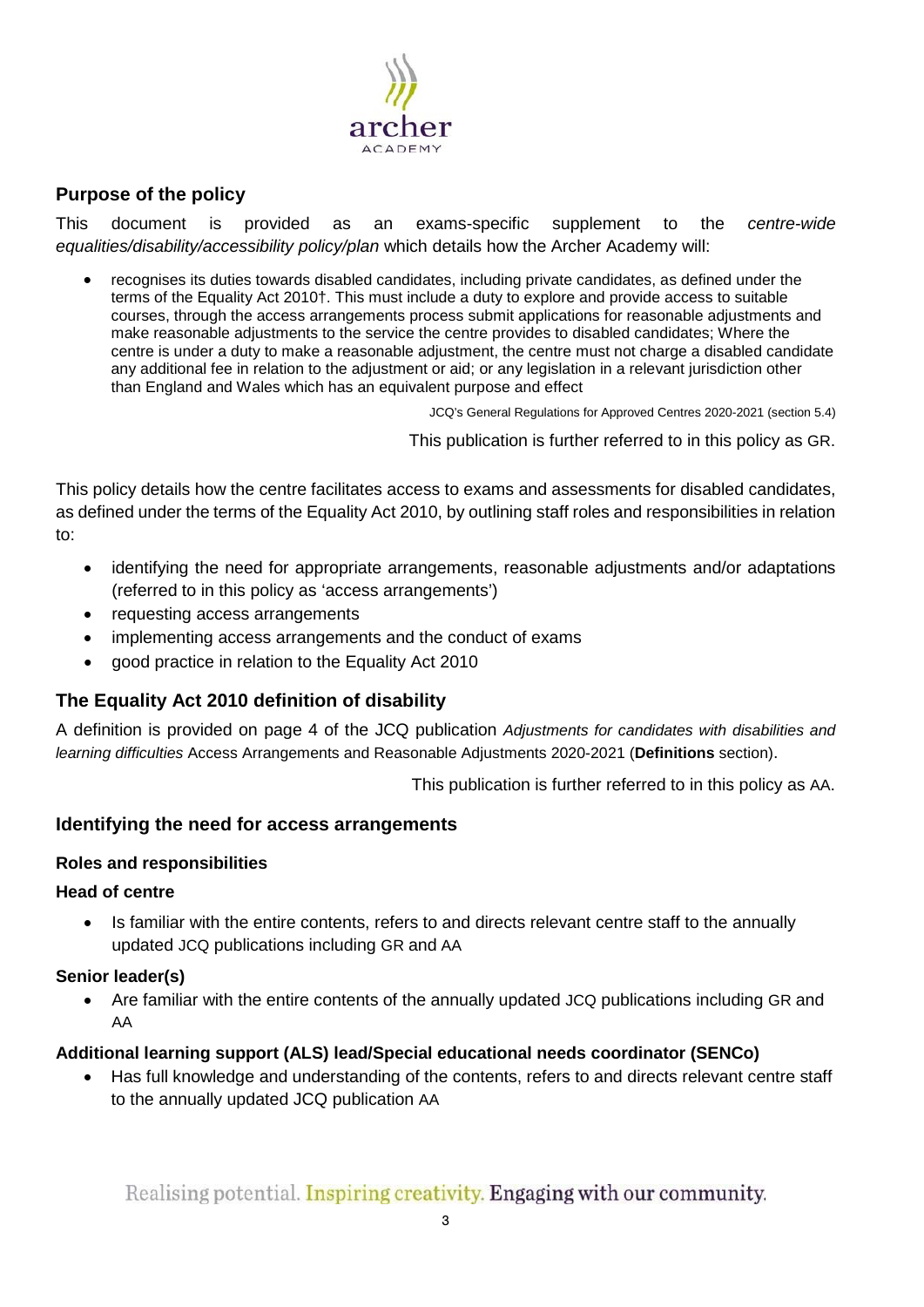

## **Teaching staff**

• Inform the ALS lead/SENCo of any support that might be needed by a candidate

**Support staff** (for example, Learning Support Assistants, Teaching Assistants and Communication Support Workers)

• (where appropriate) Provide comments/observations to support the ALS lead/SENCo to 'paint a holistic picture of need', confirming normal way of working for a candidate

## **Assessor of candidates with learning difficulties**

(An assessor of candidates with learning difficulties will be an appropriately qualified access arrangements assessor/psychologist/specialist assessor)

<span id="page-3-1"></span>• Has detailed understanding of the JCQ publication [AA](http://www.jcq.org.uk/exams-office/access-arrangements-and-special-consideration/regulations-and-guidance)

### <span id="page-3-0"></span>**Use of word processors**

A centre must have a policy on the use of word processors… A member of the centre's senior leadership team must produce a statement for inspection purposes which details the criteria the centre uses to award and allocate word processors for examinations. [\(AA](http://www.jcq.org.uk/exams-office/access-arrangements-and-special-consideration/regulations-and-guidance) 5.8)

## **Requesting access arrangements**

## <span id="page-3-2"></span>**Roles and responsibilities**

## **ALS lead/SENCo**

• Determines if the arrangements identified for a candidate require prior approval from the awarding body before the arrangements are put in place or if approval is centre-delegated

## **Exams officer (EO)**

• Is familiar with the entire contents of the annually updated JCQ publication [GR](http://www.jcq.org.uk/exams-office/general-regulations) and is aware of information contained in [AA](http://www.jcq.org.uk/exams-office/access-arrangements-and-special-consideration/regulations-and-guidance) where this may be relevant to the EO role

## <span id="page-3-3"></span>**Implementing access arrangements and the conduct of exams**

### <span id="page-3-4"></span>**Roles and responsibilities**

### <span id="page-3-5"></span>**External assessments**

These are assessments which are normally set and marked/examined by an awarding body which must be conducted according to awarding body instructions and/or the JCQ publication [Instructions for](http://www.jcq.org.uk/exams-office/ice---instructions-for-conducting-examinations)  [conducting examinations](http://www.jcq.org.uk/exams-office/ice---instructions-for-conducting-examinations) (ICE).

### **Head of centre**

• Supports the SENCo, the exams officer and other relevant centre staff in ensuring appropriate arrangements, adjustments and adaptations are in place to facilitate access for disabled candidates to exams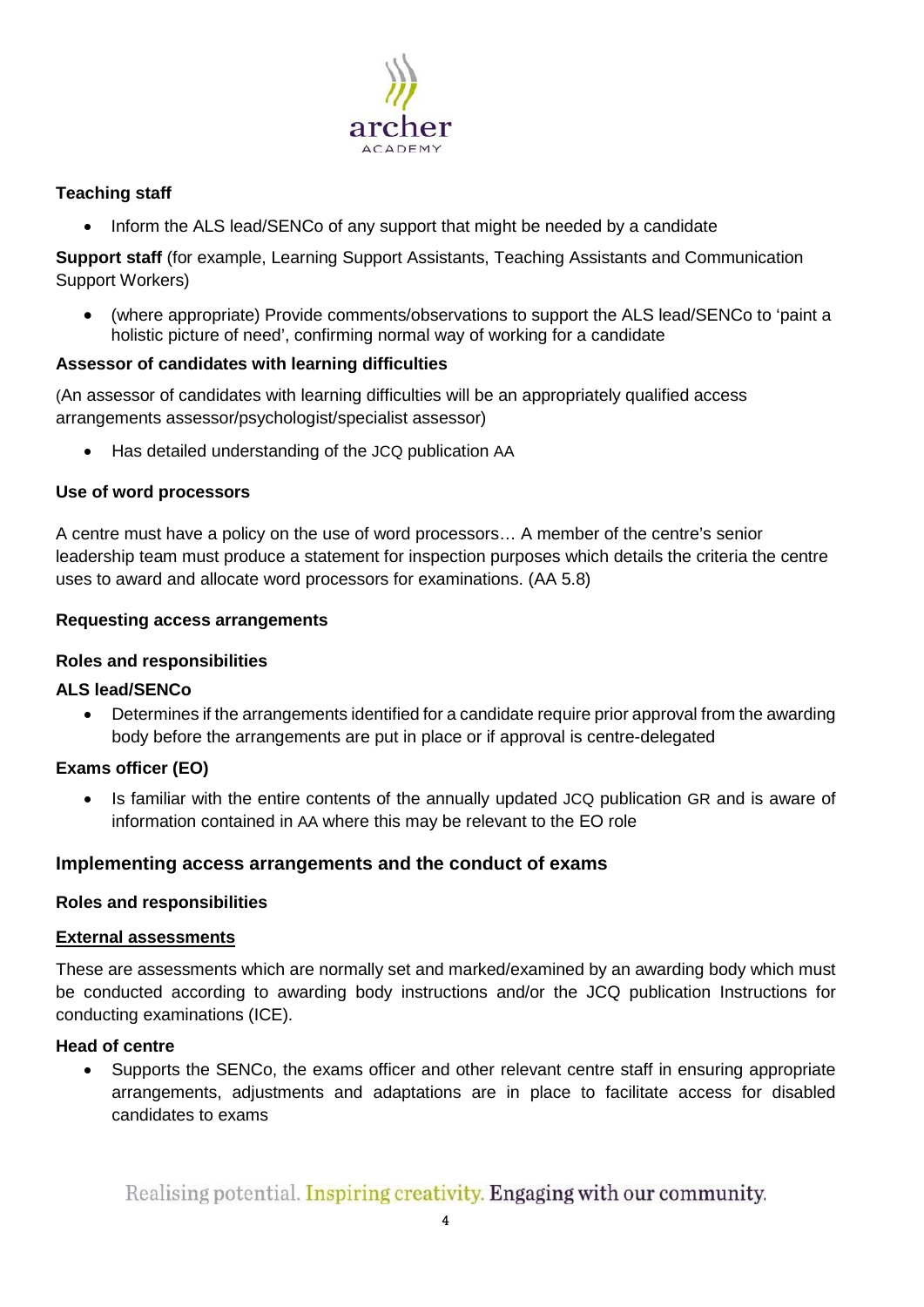

## **ALS lead/SENCo**

• Ensures appropriate arrangements, adjustments and adaptations are in place to facilitate access for candidates where they are disabled within the meaning of the Equality Act (unless a temporary emergency arrangement is required at the time of an exam)

## **Exams officer**

• Understands and follows instructions for Invigilation arrangements for candidates with access arrangements and Access arrangements in [ICE](http://www.jcq.org.uk/exams-office/ice---instructions-for-conducting-examinations) 2020-2021

## **Other relevant centre staff**

### <span id="page-4-0"></span>**Internal assessments**

These are non-examination assessments (NEA) which are normally set by a centre/awarding body, marked and internally moderated by the centre and externally moderated by the awarding body.

Externally marked and/or externally set practical examinations taken at different times across centres are classified as 'NEA'. (JCQ publication [Instructions for conducting non-examination](http://www.jcq.org.uk/exams-office/non-examination-assessments)  [assessments](http://www.jcq.org.uk/exams-office/non-examination-assessments)*,* Foreword)

### **ALS lead/SENCo**

• Liaises with teaching staff to implement appropriate access arrangements for candidates

## **Teaching staff**

- Support the SENCo in implementing appropriate access arrangements for candidates
- Provide the SENCo with assessment schedules to ensure arrangements are put in place when required
- Liaise with the SENCo regarding assessment materials that may need to be modified for a candidate

## **Internal exams**

These are exams or tests which are set and marked within the centre; normally a pre-cursor to external assessments.

### **ALS lead/SENCo**

• Liaises with teaching staff to implement appropriate access arrangements for candidates

## **Teaching staff**

• Support the SENCo in implementing appropriate access arrangements for candidates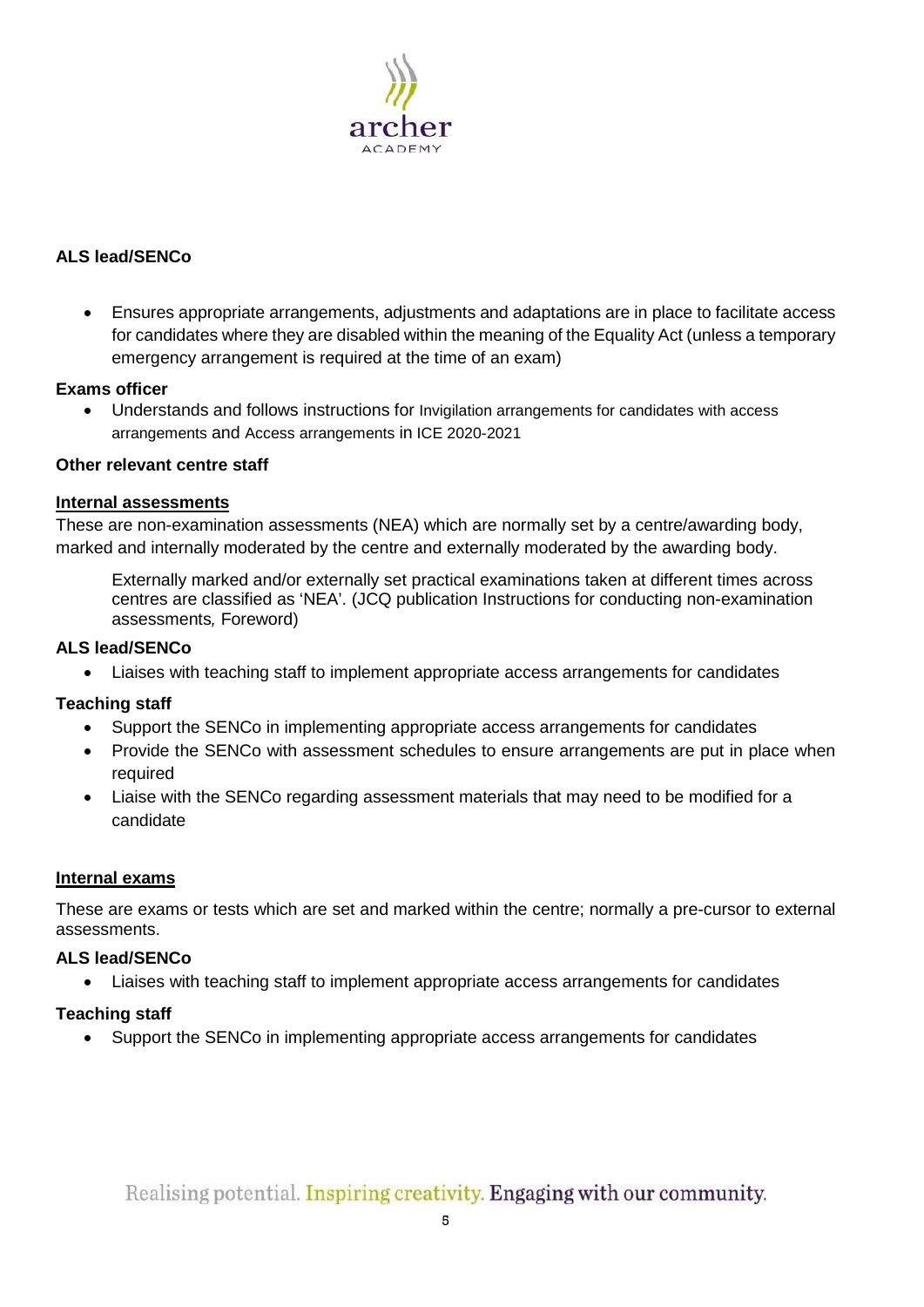

## <span id="page-5-0"></span>**Facilitating access - examples**

The following information confirms the centre's good practice in relation to the Equality Act 2010 and the conduct of examinations.

On a candidate by candidate basis, consideration is given to

- adapting assessment arrangements
- adapting assessment materials
- the provision of specialist equipment or adaptation of standard equipment
- adaptation of the physical environment for access purposes

The table provides example arrangements, adjustments and adaptations that are considered to meet the need(s) of a candidate and the actions considered/taken by the centre for the purposes of facilitating access.

| Example of candidate<br>need(s)                                                           | Arrangements<br>explored                                                            | Centre actions                                                                                                                                                                                                                                                                                                                                                                                                                                                                                                                                                                                                                                                                                                                                                                                                                                                                                                                                                                                                                                                                                                                                                                                              |
|-------------------------------------------------------------------------------------------|-------------------------------------------------------------------------------------|-------------------------------------------------------------------------------------------------------------------------------------------------------------------------------------------------------------------------------------------------------------------------------------------------------------------------------------------------------------------------------------------------------------------------------------------------------------------------------------------------------------------------------------------------------------------------------------------------------------------------------------------------------------------------------------------------------------------------------------------------------------------------------------------------------------------------------------------------------------------------------------------------------------------------------------------------------------------------------------------------------------------------------------------------------------------------------------------------------------------------------------------------------------------------------------------------------------|
| A medical condition<br>which prevents the<br>candidate from taking<br>exams in the centre | Alternative site for<br>the conduct of<br>examinations<br>Supervised rest<br>breaks | SENCo gathers evidence to support the need for the candidate to<br>take exams at home<br>Pastoral head provides written statement for file to confirm the<br>need<br>Approval confirmed by SENCo; AAO approval for both<br>arrangements not required<br>Pastoral head discussion with candidate to confirm the<br>arrangements should be put in place<br>EO submits 'Alternative site form' for timetabled written exams to<br>awarding body/bodies online through CAP<br>An on-line submission must only be made for timetabled written<br>examinations in the following qualifications<br>EO provides candidate with exam timetable and JCQ information<br>for candidates<br>Pastoral head confirms with candidate the information is<br>understood<br>Pastoral head agrees with candidate that prior to each exam will<br>call to confirm fitness to take exam<br>EO allocates invigilator(s) to candidate's timetable; confirms time<br>of collection of exam papers and materials<br>Invigilator monitors candidate's condition for each exam and<br>records any issues on incident log<br>Invigilator records rest breaks (time and duration) on incident log<br>and confirms set time given for exam |
|                                                                                           |                                                                                     | Invigilator briefs EO after each exam on how candidate's<br>performance in exam may have been affected by his/her condition                                                                                                                                                                                                                                                                                                                                                                                                                                                                                                                                                                                                                                                                                                                                                                                                                                                                                                                                                                                                                                                                                 |

Realising potential. Inspiring creativity. Engaging with our community.